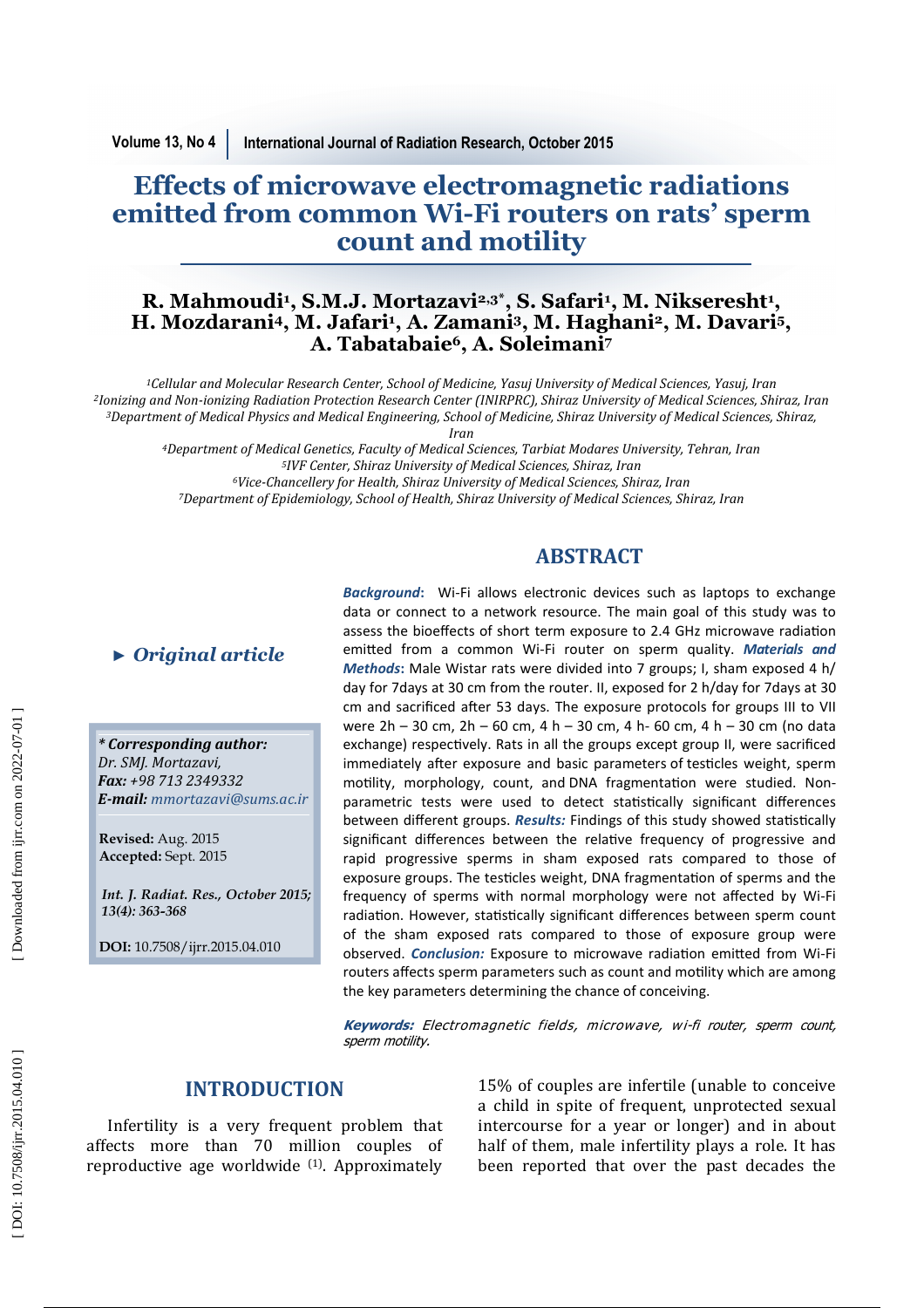quality of semen in normal men has declined  $(2-6)$ . Furthermore, in a meta-analysis of 61 reports published worldwide showed that over the past decades there was a trend toward decreasing sperm count as well as the volume of seminal fluid <sup>(6)</sup>. Although known factors such as specific diseases, injuries, chronic health problems and life style may lead to male infertility, unknown factors (idiopathic male infertility) play a major role in this worldwide problem. Recent studies indicate that male infertility that is believed to be due to factors such as reduced sperm production and misshapen or immotile sperms may be associated with human exposure to Animal model electromagnetic fields (EMFs). Humans now generate, transmit and use electricity in a rapidly increasing manner as an essential component of the modern life. This  $6.00$  a.m. to  $6.00$  p.m.) at a constant temperature electricity-linked modern life has caused rapidly increasing exposure to different levels of electromagnetic fields. Numerous studies showed that exposure to common sources of EMF such as mobile phones  $(5-7)$ , mobile phone jammers  $(8)$ , laptops  $(9)$  or wireless internetconnected laptops (10) or extremely low frequency electromagnetic field  $(ELFs)$  (11) decreased human sperm quality.

Over the past several years, our laboratories have expanded their focus on studying the health effects of exposure to some common and/or occupational sources of electromagnetic fields (EMFs) such as cellular phones  $(12-21)$ , mobile base stations  $(22)$ , mobile phone jammers  $(8)$ , laptop computers  $(23)$ , radars  $(13)$ , dentistry cavitrons<sup>(24)</sup> and MRI<sup>(25,26)</sup>. Mortazavi *et al.* in 2010 reported that laptop computers may decrease sperm count and motility which adversely affects male reproductive capabilities (9). Avendano *et al.* in 2012 reported that human sperm samples exposed to Wi-Fi internetconnected laptop for a short period of 4 hours exhibited a statistically significant decrease in progressive sperm motility and also an increase in sperm DNA fragmentation. These authors did not consider the fact that the electromagnetic fields generated by laptop (without any Wi-Fi connection) may also play an important role in inducing adverse effects on the motility of sperm samples. This effect was reported previously  $(9)$ . Furthermore, it should be noted that the RF fields in Wi-Fi band varies at different distances from the Wi-Fi client card. Considering the limitations of studies such as that conducted by Avendano *et al.*, the main goal of this study was to assess the bioeffects of short term exposure of an animal model to 2.4 GHz microwave radiation emitted from a common Wi -Fi router on sperm quality.

# **MATERIALS AND METHODS**

University of Medical Sciences and Yasouj Adult male Wistar rats from an inbred colony weighing  $200 - 250$  g  $(11-12$  weeks old) were kept under a 12 h-12 h light-dark cycle (light on  $(22 \pm 1^{\circ}C)$ . Animals were kept in standard cages, with free access to water and standard food. Illumination during the  $12-h$  light period was obtained by using 40 W fluorescent bulbs that generated 120 lux at the cage lid. All experimental procedures were conducted in accordance with the guidelines of Shiraz University of Medical Sciences for care and use of animal models.

### *Experimental design*

, groups. Rats in group I served as the control; Wistar rats were randomly divided into 7 they were placed in Plexiglas restrainers and sham exposed to Wi-Fi radiation (without energizing the Wi-Fi router) for 4 hours per day in term of 7 days at a distance of 30 cm from the router. Group II rats were exposed to 2.4 GHz microwave radiation for 2 hours per day in term of 7 days at a distance of 30 cm from the router. The rats in this group were allowed to live for 53 days then sacrificed and semen samples analyzed. In this phase of the study, a laptop that was placed in another room was exchanging data via the Wi-Fi router (groups II to VI). Rats in all the groups except group II, were sacrificed immediately after exposure. The exposure protocol for rats in groups III to VI was  $2h - 30$ cm,  $2h - 60$  cm,  $4h - 30$  cm,  $4h - 60$  cm,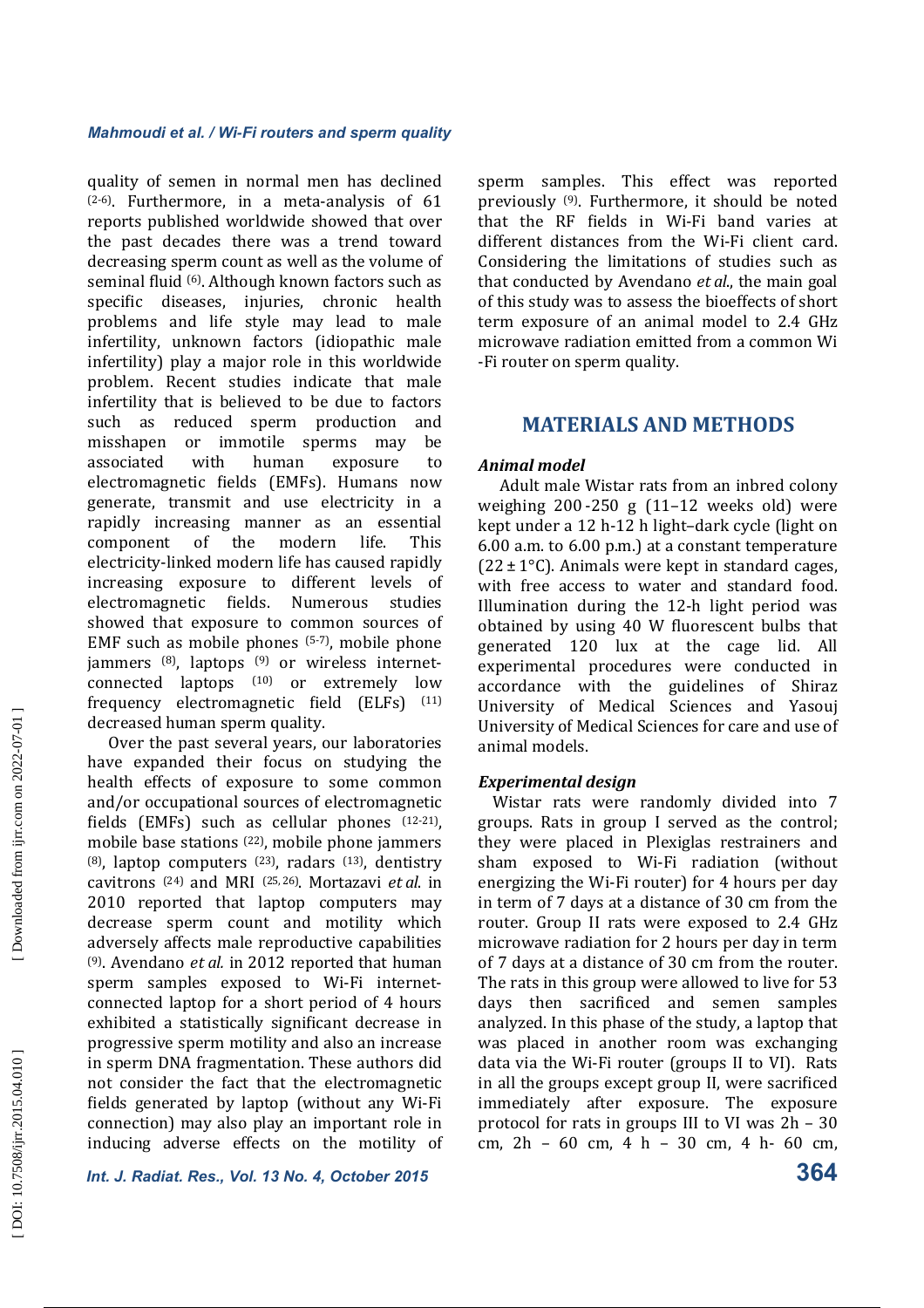respectively. Rats in group VII treated as group V but the laptop used in the study was not exchanging data via the Wi-Fi router. Irradiation geometry used in these experiments is shown in figure 1.

### *Wi-Fi router*

A D-Link Wi-Fi router (D-Link, D-Link Corporation, Taiwan) was used in this study as the RF exposure source. This modem was exchanging data with a laptop computer that was placed in another room (5 meters away from the Wi-Fi router) during the exposure period. The Wi-Fi router operated on power level of 1W and the Specific Absorption Rate at the distance of 30 cm in animals' head level was 0.091 W/kg. 

#### *TB staining*

The TB staining was used to assess the chromatin integrity of the sperms. In this method, sperm cell heads with good chromatin integrity are shown in light blue while those of diminished integrity (abnormal sperms) are displayed in deep violet (purple).

#### *Data analysis*

Non-parametric Kruskal-*Wallis* and *Mann–Whitney tests were used* to detect significant differences between different groups. All statistical analysis was performed by using SPSS version 18.



Figure 1. Irradiation geometry. Rats were placed in Plexiglas restrainers and exposed/sham exposed to Wi-Fi radiation at a distance of 30 cm or 60 cm from the router.

# **RESULTS**

Findings of this study showed statistically significant differences between the relative frequency of progressive and rapid progressive sperms in sham exposed rats compared to that of group II; exposed for  $2 h/day$  for  $7 days$  at  $30$ cm and sacrificed after  $53$  days (P=0.025), group VI; 4 h at 60 cm (P=0.010) and group VII; 4 h at 30 cm, no data exchange  $(P=0.010)$ . The relative frequency of non-motile, sluggish and progressive sperms and the percentages of normal and abnormal sperms in different groups are shown in table 1. The testicles weight, DNA fragmentation of sperms and the frequency of sperms with normal morphology were not affected by Wi-Fi radiation. However, statistically significant differences between sperm count of the sham exposed rats compared to that of group III;  $2h - 30$  cm (P=0.010), group IV; 2 h at 60 cm ( $P=0.020$ ) and group VII; 4 h at 30 cm, no data exchange (P=0.026) were observed. The weight of right and left testicles and the sperm count in different groups are summarized in table 2.

# **DISCUSSION**

Results indicate that exposure to microwave radiation emitted from Wi-Fi routers influences sperm parameters such as count and motility which are among the key parameters affecting chance of conceiving. Our findings are generally in line with results obtained in our previous study on mobile jammers  $(8)$  as well as the findings reported by other researchers who investigated the effect of exposure of sperms to different sources of electromagnetic fields such as mobile phones  $(28-30)$ , laptops or wireless internet-connected laptops  $(27)$ . Our results are generally in line with several studies suggesting that rats exposed to 900 or 1800 MHz GSM RF radiation (1 h/day for 28 days) showed a statistically significant lower proportion of motile sperms  $(2)$  or rabbits exposed to 800 or 900 MHz GSM RF radiation (8 h/day for 12 weeks) in standby mode, revealed a statistically significant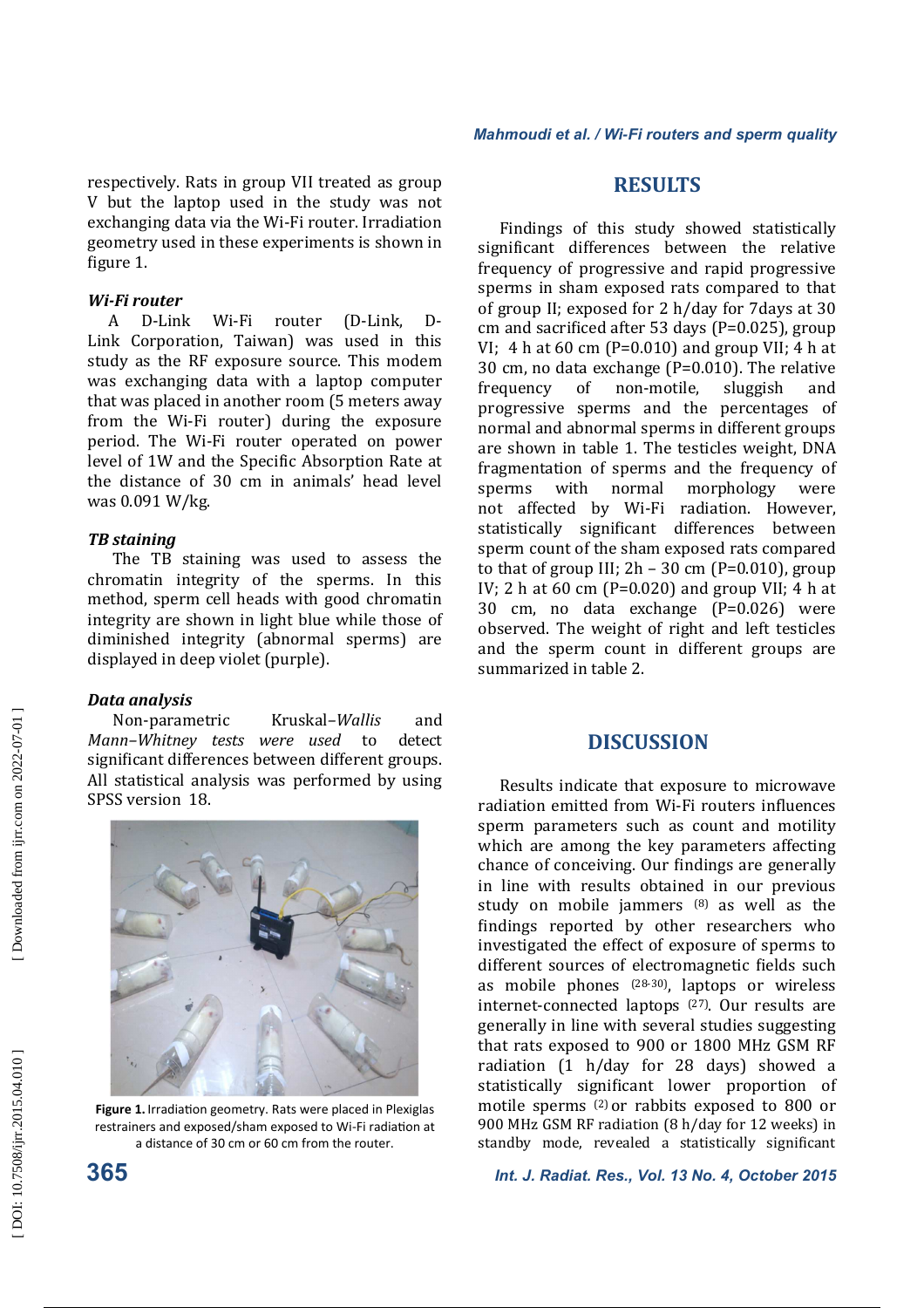|                                           | <b>Sperm Motility</b> |                 |                 | Morphology      |                 |
|-------------------------------------------|-----------------------|-----------------|-----------------|-----------------|-----------------|
| <b>Groups</b>                             | Non-motile            | Sluggish        | Progressive     | <b>Normal</b>   | <b>Abnormal</b> |
| I (Sham exposed)                          | $35.3 \pm 5.1$        | $61.8 \pm 5.4$  | $2.83 \pm 2.86$ | 99.2±1.19       | $0.83 \pm 1.19$ |
| II (2 h 30 cm) (sacrificed after 53 days) | $39.3 \pm 7.7$        | $60.5 \pm 7.3$  | $0.18 \pm 0.60$ | 97.7±1.27       | $2.27 \pm 1.27$ |
| $III (2h - 30 cm)$                        | 43.0±13.0             | 52.8±13.9       | $2.50 \pm 3.12$ | 98.9±1.04       | $1.09 \pm 1.04$ |
| IV $(2h - 60 \text{ cm})$                 | 48.1±18.9             | $51.0 \pm 18.2$ | $0.92 \pm 1.56$ | $97.9 \pm 2.17$ | $2.09 \pm 2.17$ |
| $V(4 h - 30 cm)$                          | $42.3 \pm 8.6$        | $56.4 \pm 8.3$  | $1.25 \pm 2.26$ | 99.1±0.83       | $0.91 \pm 0.83$ |
| VI (4 h - 60 cm)                          | $46.0 \pm 12.6$       | $54.0 \pm 12.6$ | $0.00 \pm 0.00$ | 98.0±0.74       | $2.00 \pm 0.74$ |
| VII (4 h - 30 cm) (No data exchange)      | 44.4±14.0             | 55.6±14.0       | $0.00 \pm 0.00$ | 98.5±1.21       | $1.55 \pm 1.21$ |

**Table 1.** The relative frequency of non-motile, sluggish and progressive sperms and the percentages of normal and abnormal sperms in different groups.

| Table 2. The weight of right and left testicles and the sperm count in different groups. |  |
|------------------------------------------------------------------------------------------|--|
|------------------------------------------------------------------------------------------|--|

| <b>Groups</b>                             |                 | Weight (g)      | <b>Sperm Count</b> |  |
|-------------------------------------------|-----------------|-----------------|--------------------|--|
|                                           | Right testis    | Left testis     |                    |  |
| I (Sham exposed)                          | $1.33 \pm 0.11$ | $1.34 \pm 0.11$ | 27854545±9456888   |  |
| II (2 h 30 cm) (sacrificed after 53 days) | 1.38±0.16       | $1.38 + 0.12$   | 32218182±8372791   |  |
| III (2h – 30 cm)                          | $1.17 \pm 0.14$ | $1.24 \pm 0.07$ | 15908333±6229615   |  |
| $IV (2h - 60 cm)$                         | $1.28 \pm 0.22$ | $1.32 \pm 0.11$ | 16725000±4714798   |  |
| $V(4 h - 30 cm)$                          | $1.30 \pm 0.09$ | $1.33 \pm 0.08$ | 24450000±9350304   |  |
| VI (4 h - 60 cm)                          | $1.28 \pm 0.15$ | 1.28±0.16       | 22450000±6030604   |  |
| VII (4 h - 30 cm) (No data exchange)      | $1.30 \pm 0.13$ | $1.32 \pm 0.13$ | 17016667±10004620  |  |

decrease in sperm motility <sup>(31, 32)</sup>. Agarwal *et al.* also evaluated sperm motility and viability, reactive oxygen species (ROS) and DNA damage in fresh semen samples from 23 healthy donors and 7 infertile patients after 1 hour exposure to cell phone radiation in "talk" mode. The differences between exposed and control groups were significant for decreased motility and viability and increased ROS (5). Erogul *et al*. also exposed fresh human semen to 900 Hz radiofrequency electromagnetic radiation and evaluated the motility of sperms. They reported a significant decrease in percentage of fast and slow progressive sperms and increased percentages of immotile and non-progressive sperms (6). In this light, as reviewed by La Vignera et al., in vitro human epidemiologic studies on men exposed to radiofrequency radiation have shown significant decrease in sperm count, motility and increased reactive oxidative stress  $(33)$ . However, our findings are in contrast with those reported by Falzone et al. who exposed the density-purified human sperm to 900 MHz cell phone radiation. They could not show a significant difference between exposed and control samples regarding sperm kinematic parameters <sup>(11)</sup>.

It is worth mentioning that our study did not have the limitations of the study conducted by Avendano et al. in 2012. These authors divided the sperm sample of each individual into two

aliquots; the 1st aliquot (exposed) was irradiated with electromagnetic fields generated by a Wi-Fi internet-connected laptop for 4 hours, and the  $2<sup>nd</sup>$  aliquot (non-exposed) which served as control, incubated under identical conditions with no exposure to the electromagnetic fields of laptop. The authors did not pay attention to the fact that the EMFs generated by laptop (without any Wi-Fi connection) may play a basic role in alterations in sperm motility. In our experiment, animals in the test groups were kept on the marked area on a thermal shield placed on the back of an inverted laptop 7 hours a day for one week. The controls were kept on a switched off laptop for the same period. Our previous study showed a significant decrease in sperm motility in areas with a relatively stronger magnetic field. We could not observe any significant change in sperm count. In conclusion, eexposure to microwave radiation emitted from Wi-Fi routers affects sperm parameters such as count and motility which are among the key parameters determining the chance of conceiving.

*Conflicts of interest: none to declare.*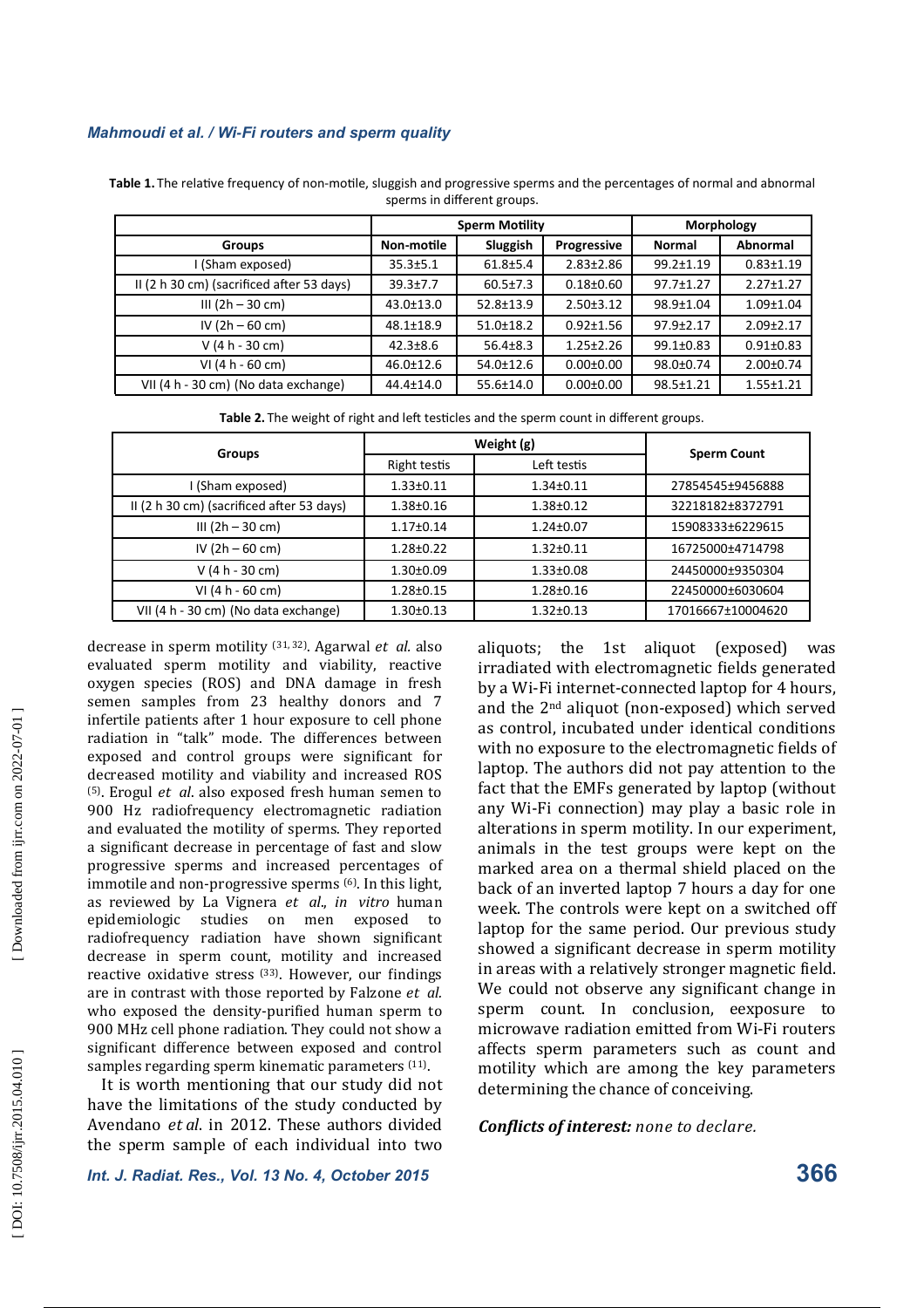# **ACKNOWLEDGMENT**

This study was supported by the Ionizing and *Non-ionizing Radiation Protection Research Center (INIRPRC), Shiraz University of Medical Sciences (SUMS), Shiraz, Iran.* 

### **REFERENCES**

- 1. De Iuliis GN, Newey RJ, King BV, Aitken RJ (2009) Mobile phone radiation induces reactive oxygen species production and DNA damage in human spermatozoa in vitro. *PloS one*, *4(7): e6446.*
- 2. Mailankot M, Kunnath AP, Jayalekshmi H, Koduru B, Valsalan R (2009) Radio frequency electromagnetic radiation (RF-EMR) from GSM (0.9/1.8GHz) mobile phones induces oxidative stress and reduces sperm mo\$lity in rats. *Clinics*, *64(6): 561-565*.
- Turk Z (2001) Bone healing and biochemical blood parameters after arteficial osteotomy of rabbits' femur treated by low-frequency magne\$c field. *Wiener klinische Wochenschri* , *113 Suppl 3: 47-52.*
- 4. Johnson MT, Vanscoy-Cornett A, Vesper DN, Swez JA, Chamberlain JK, Seaward MB, Nindl G (2001) Electromagnetic fields used clinically to improve bone healing also impact lymphocyte proliferation in vitro. *Biomedical Sciences Instrumenta#on*, *37: 215-220*.
- 5. Agarwal A, Desai NR, Makker K, Varghese A, Mouradi R, Sabanegh E, Sharma R (2009) Effects of radiofrequency electromagnetic waves (RF-EMW) from cellular phones on human ejaculated semen: an in vitro pilot study. *Fer#lity and Sterility*, *92(4): 1318-1325.*
- 6. Erogul O, Oztas E, Yildirim I, Kir T, Aydur E, Komesli G, Irkilata HC, Irmak MK, Peker AF (2006) Effects of electromagnetic radiation from a cellular phone on human sperm motility: an *in vitro* study. Archives of *Medical Research, 37(7): 840-843*.
- 7. Agarwal A, Deepinder F, Sharma RK, Ranga G, Li J(2008) Effect of cell phone usage on semen analysis in men attending infertility clinic: an observational study. Fertil *Steril* , *89(1):124-128.*
- 8. Mortazavi SMJ, Parsanezhad ME, Kazempour M, Ghahramani P, Mortazavi AR, Davari M (2013) Male reproductive health under threat: Short term exposure to radiofrequency radiations emitted by common mobile jammers. Journal of Human Reproductive Sciences, 6(2): *124-128.*
- 9. Mortazavi SMJ, Tavassoli A, Ranjbari F, Moammaiee P (2010) Effects of Laptop Computers' Electromagnetic Field on Sperm Quality. *J Reprod Infertil*, **11(4)***: 251-258*.
- 10. Avendano C, Mata A, Sanchez Sarmiento CA, Doncel GF (2012) Use of laptop computers connected to internet through Wi-Fi decreases human sperm motility and

#### *Mahmoudi et al. / Wi* **-***Fi routers and sperm quality*

increases sperm DNA fragmentation. *Fertil Steril*, 97(1): *39-45 e32*.

- 11. Falzone N, Huyser C, Fourie F, Toivo T, Leszczynski D, Franken D (2008) *In vitro* effect of pulsed 900 MHz GSM radiation on mitochondrial membrane potential and motility of human spermatozoa. *Bioelectromagnetics*, 29 *(4): 268-276*.
- 12. Mortazavi SMJ, Motamedifar M, Namdari G, Taheri M, Mortazavi AR, Shokrpour N (2014) Non-linear adaptive phenomena which decrease the risk of infection after pre -exposure to radiofrequency radiation. *Dose-Response*, 12 *(2): 233–245*.
- 13. Mortazavi SMJ, Taeb S, Dehghan N (2013) Alterations of Visual Reaction Time and Short Term Memory in Military Radar Personnel. *Iranian J Publ Health*, *42(4): 428-435*.
- 14. Mortazavi SMJ, Rouintan MS, Taeb S, Dehghan N, Ghaffarpanah AA, Sadeghi Z, Ghafouri F (2012) Human short-term exposure to electromagnetic fields emitted by mobile phones decreases computer-assisted visual reac\$on \$me. *Acta Neurologica Belgica*, *112(2): 171-175*.
- 15. Mortazavi SMJ, Mosleh-Shirazi MA, Tavassoli AR, Taheri M, Mehdizadeh AR, Namazi SAS, Jamali A, Ghalandari R, Bonyadi S, Shafie M *et al* (2013) Increased Radioresistance to Lethal Doses of Gamma Rays in Mice and Rats after Exposure to Microwave Radiation Emitted by a GSM Mobile Phone Simulator. *Dose-response* , *11 (2): 281-292.*
- 16. Mortazavi S, Mosleh-Shirazi M, Tavassoli A, Taheri M, Bagheri Z, Ghalandari R, Bonyadi S, Shafie M, Haghani M (2011) A comparative study on the increased radioresistance to lethal doses of gamma rays after exposure to microwave radiation and oral intake of flaxseed oil. *Iran JRR 9(1): 9-14*.
- 17. Mortazavi SMJ, Habib A, Ganj-Karimi AH, Samimi-Doost R, Pour-Abedi A, Babaie A (2009) Alterations in TSH and Thyroid Hormones Following Mobile Phone Use. *OMJ*, *24: 274-278*.
- 18. Mortazavi SMJ, Daiee E, Yazdi A, Khiabani K, Kavousi A, Vazirinejad R, Behnejad B, Ghasemi M, Balali Mood M (2008) Mercury release from dental amalgam restorations after magnetic resonance imaging and following mobile phone use. *Pakistan Journal of Biological Sciences*, *11(8):1142-1146*.
- 19. Mortazavi SMJ, Ahmadi J, Shariati M (2007) Prevalence of subjective poor health symptoms associated with exposure to electromagnetic fields among University students. *Bioelectromagne#cs*, *28(4): 326-330*.
- 20. Mortazavi SMJ, Mahbudi A, Atefi M, Bagheri S, Bahaedini N, Besharati A (2011) An old issue and a new look: Electromagnetic hypersensitivity caused by radiations emitted by GSM mobile phones. *Technology and Health Care*, *19(6): 435-443*.
- 21. Mortazavi SMJ, Motamedifar M, Namdari G, Taheri M, Mortazavi AR (2013) Counterbalancing immunosuppression-induced infections during long-term stay of humans in space. *Journal of Medical Hypotheses and Ideas*, *7(1): 8-10*.